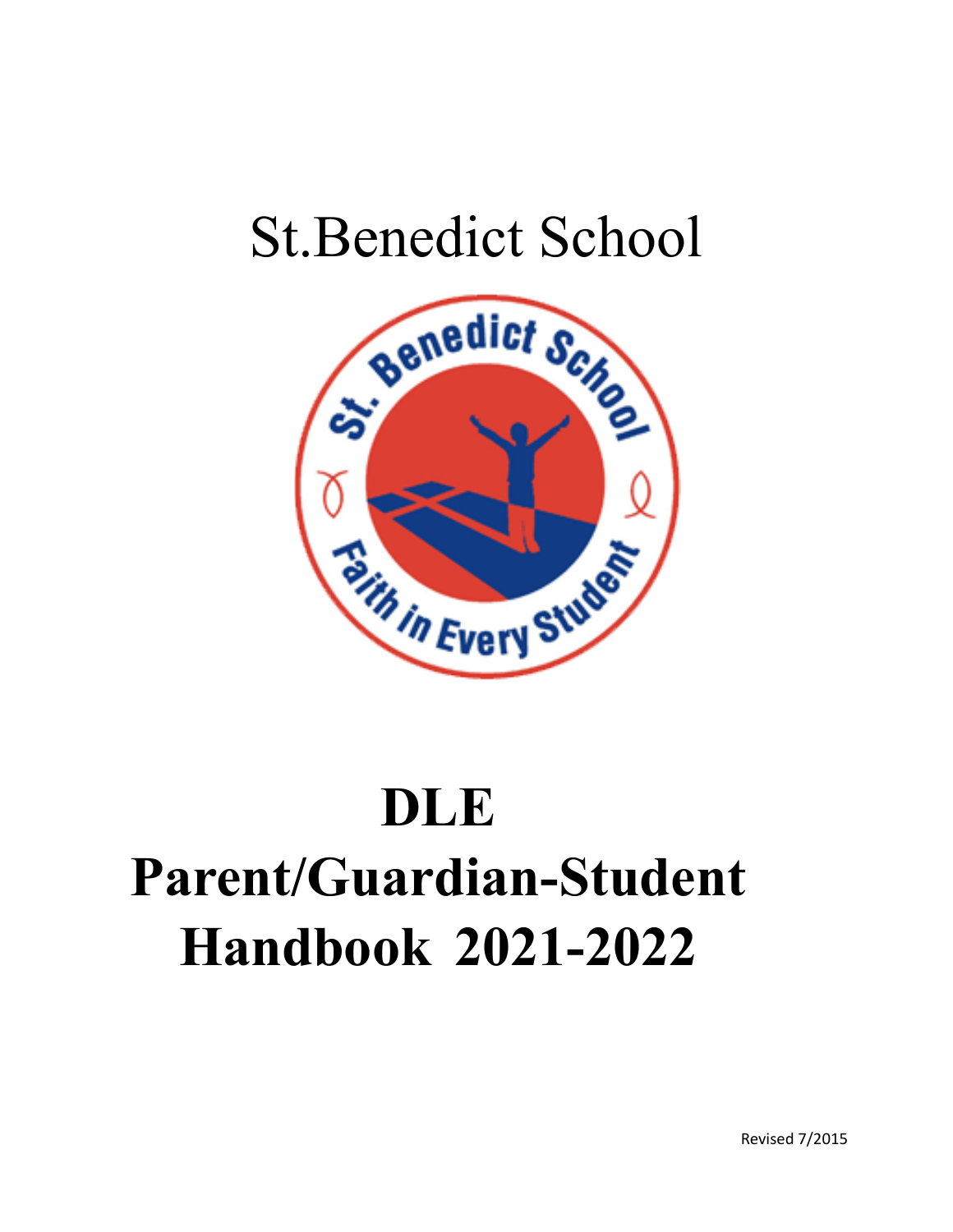## **St. Benedict Catholic School Digital Learning Environment (1:1 iPad Initiative)**

The focus of the Digital Learning Environment (DLE) initiative at St. Benedict Catholic School is to provide tools and resources to the 21st Century Learner. Educate, Engage, and Empower for Excellence has been our mantra to nurture our students. Excellence in education requires that technology is seamlessly integrated throughout the educational program. Increasing access to technology is essential for that future, and one of the learning tools of these twenty-first century students is the iPad. The individual use of iPads is a way to empower students to maximize their full potential and to prepare them for college and the workplace.

Learning results from the continuous dynamic interaction among students, educators, parents and the extended community. Technology immersion does not diminish the vital role of the teacher. To the contrary, it transforms the teacher from a director of learning to a facilitator of learning. Effective teaching and learning with iPads integrates technology into the curriculum anytime, anyplace. The policies, procedures and information within this document apply to all iPads and Laptops (referred collectively as computers throughout this handbook), as well as any other device considered by the Administration to come under this policy used at St. Benedict School.

#### *Teachers may set additional requirements for use in their classroom.*

## **1. RECEIVING YOUR iPad & iPad CHECK-IN**

#### **1.1 Receiving Your iPad**

iPads will be distributed each fall during "*iPad Bootcamp.*" **Parents & students must sign and return Student Pledge documents and Acceptable Use Policy before the iPad can be issued to their child.**

#### **1.2 iPad Check-in**

iPads will be returned during final week of school so they can be checked for serviceability. If a student transfers out of St. Benedict School during the school year, the iPad will be returned at that time.

#### **1.3 Check-in Fines**

Individual school iPads and accessories must be returned to the St. Benedict School Computer Lab at the end of each school year.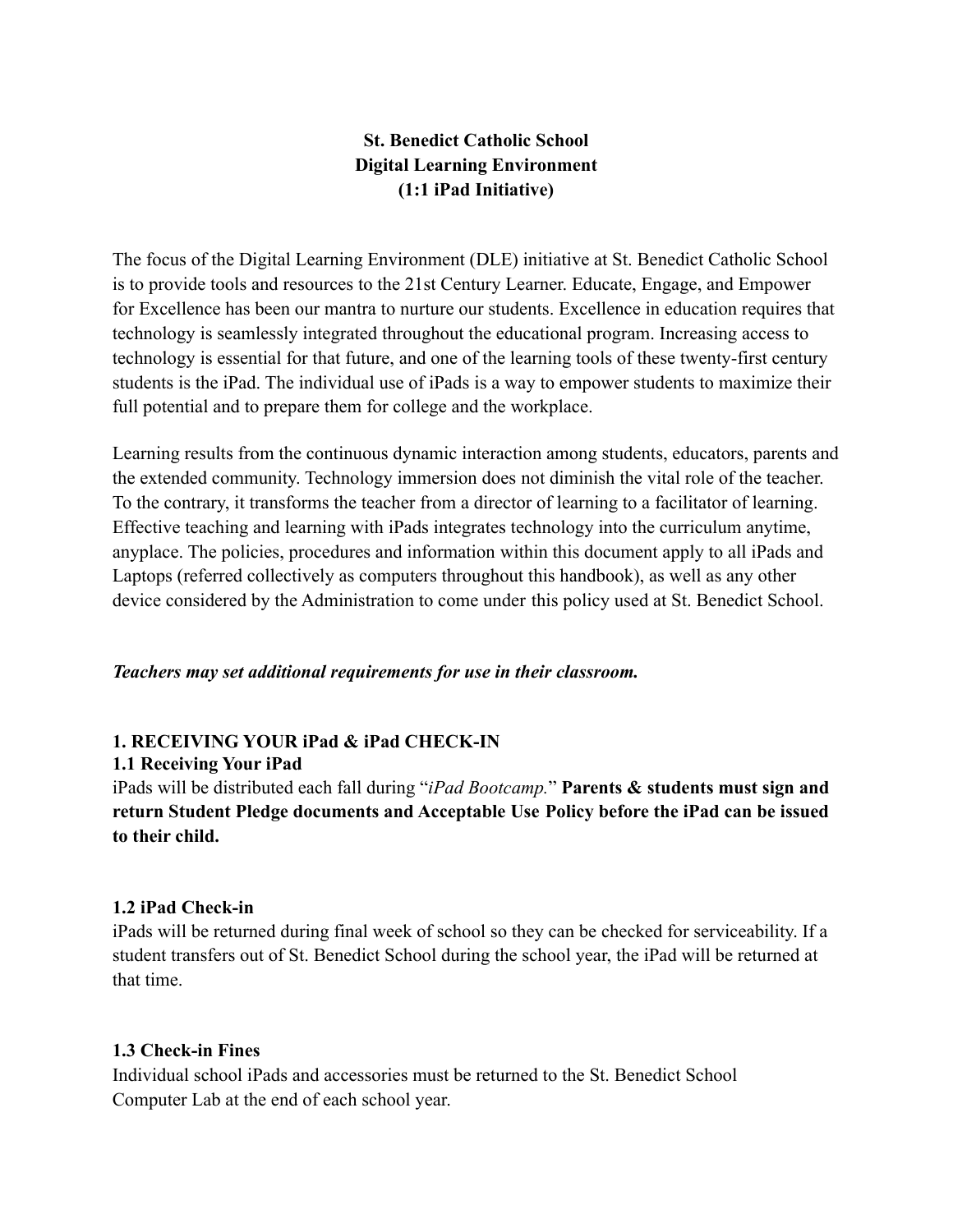Students who withdraw, are suspended or expelled, or terminate enrollment at St. Benedict School for any other reason must return their individual school iPad on the date of termination. If a student fails to return the iPad at the end of the school year or upon termination of enrollment at St. Benedict School, that student will be subject to criminal prosecution or civil liability. The student will also pay the replacement cost of the iPad, or, if applicable, any insurance deductible. Failure to return the iPad will result in a theft report being filed with the Decorah Police Department. Furthermore, the student will be responsible for any damage to the iPad, consistent with the District's iPad Protection Plan and must return the computer and accessories to St. Benedict School Computer Lab in satisfactory condition. The student will be charged a fee for any needed repairs, not to exceed the replacement cost of the iPad.

## **1.4 Technology Fees**

Technology fees will be assessed at registration. The annual fee is \$20 per student in grades K-1 and \$45 in grades 2-8, not to exceed \$80 per family.

## **2. TAKING CARE OF YOUR iPAD**

Students are responsible for the general care of the iPad that they have been issued by the school. iPads that are broken or fail to work properly must be taken to the Lab for an evaluation of the equipment.

## **2.1 General Precautions**

The iPad is school property and all users will follow this policy and the St. Benedict School Acceptable Use Policy (AUP) for technology.

- 1. Only use a clean, soft cloth to clean the screen, no cleansers of any type.
- 2. Cords and cables must be inserted carefully into the iPad to prevent damage.
- 3. iPads must remain free of any writing, drawing, stickers, or labels that are not the property of St. Benedict School.
- 4. iPads must never be left in an unlocked sports locker, unlocked car, school locker after school hours, or any unsupervised area.
- 5. Students are responsible for keeping their iPad battery charged for school each day.
- 6. Students are not allowed to add additional skins.

## **2.2 Carrying iPads**

The protective cases provided with the iPad have sufficient padding to protect the iPad from normal use and provide a suitable means for carrying the device within the school. The guidelines below should be followed:

- 1.iPads should always be within the protective case supplied by the school.
- 2.When carrying the iPad in a book bag, extra weight must be kept to a minimum to avoid placing too much pressure and weight on the iPad screen.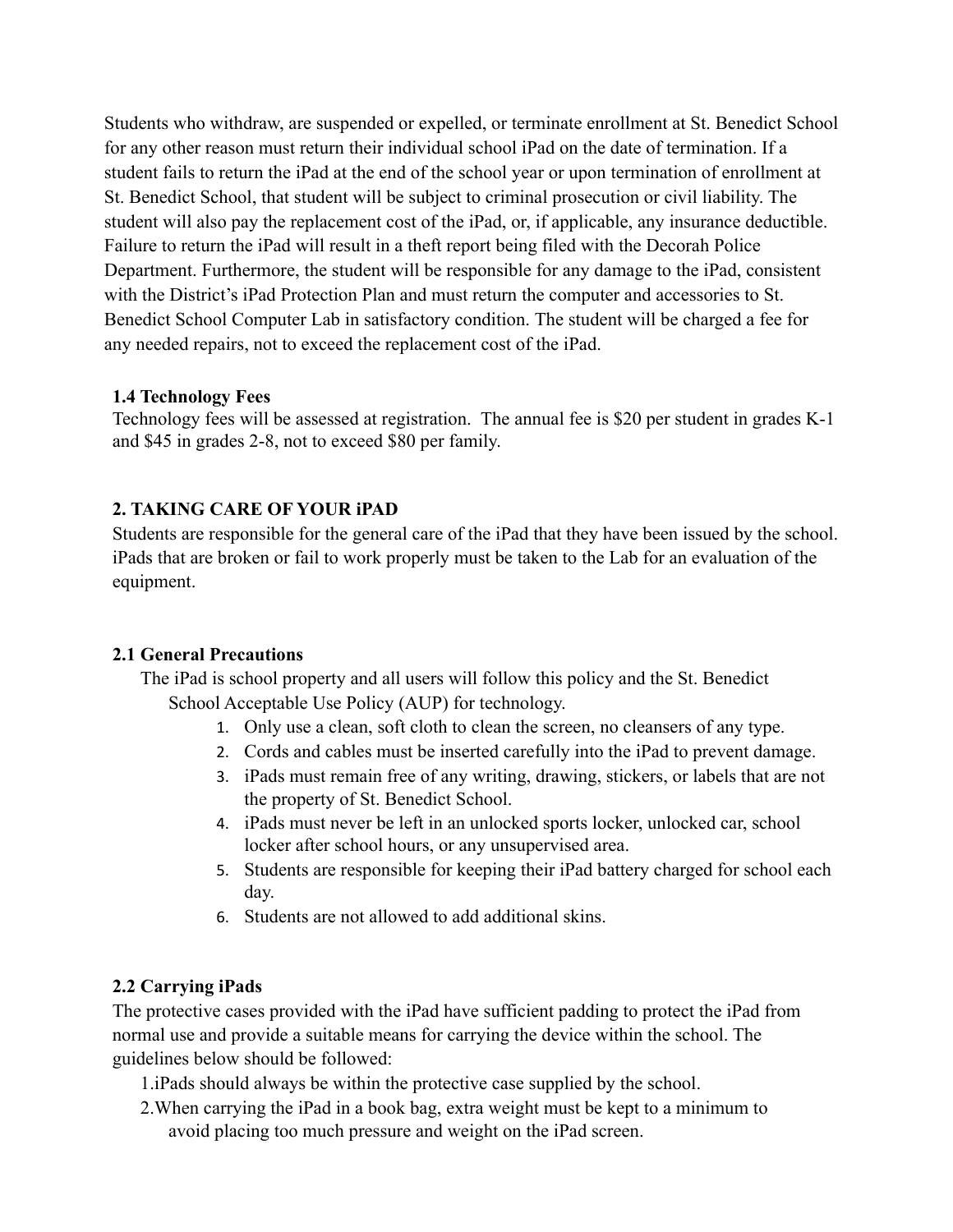#### **2.3 Screen Care**

The iPad screen can be damaged if subjected to rough treatment. The screens are particularly sensitive to damage from excessive pressure on the screen.

- 1. Do not lean on the top of the iPad when it is closed.
- 2. Do not place anything near the iPad that could put pressure on the screen.
- 3. Do not place anything in the carrying case that will press against the screen.
- 4. Clean the screen with a soft, dry cloth or anti-static cloth (provided).
- 5. Do not "bump" the iPad against lockers, walls, car doors, floors, etc., which can break

or damage the screen.

6. Students may purchase screen protectors for their iPads.

## **3. USING YOUR iPAD AT SCHOOL**

iPads are intended for use at school each day. In addition to teacher expectations for iPad use, school messages, announcements, calendars and schedules may be accessed using the iPad computer. Students must be responsible to bring their iPad to all classes, unless specifically instructed not to do so by their teacher.

## **3.1 iPads Left at Home**

If students leave their iPad at home, they are responsible for getting the course work completed as if they had their iPad present. Violations will be documented by teachers. Multiple violations could result in temporary suspension of privileges and student may be required to leave iPad at school. A "check out" and "check in" procedure will be put in place for up to 14 days. Consequences will be determined by classroom teacher(s), technology staff and administration.

## **3.2 iPad Undergoing Repair**

Loaner iPads may be issued to students when they leave their iPad for repair in the Computer Lab. There may be a delay in getting an iPad should the school not have enough to loan.

## **3.3 Charging Your iPad's Battery**

iPads must be brought to school each day in a fully charged condition. Students need to charge their iPads each evening. Repeat violations (minimum of 3 days-not consecutively) of this policy will result in students being required to "check out" their iPad from the lab for 14 calendar days. Consequences for repeat violations will be determined by the Technology Team.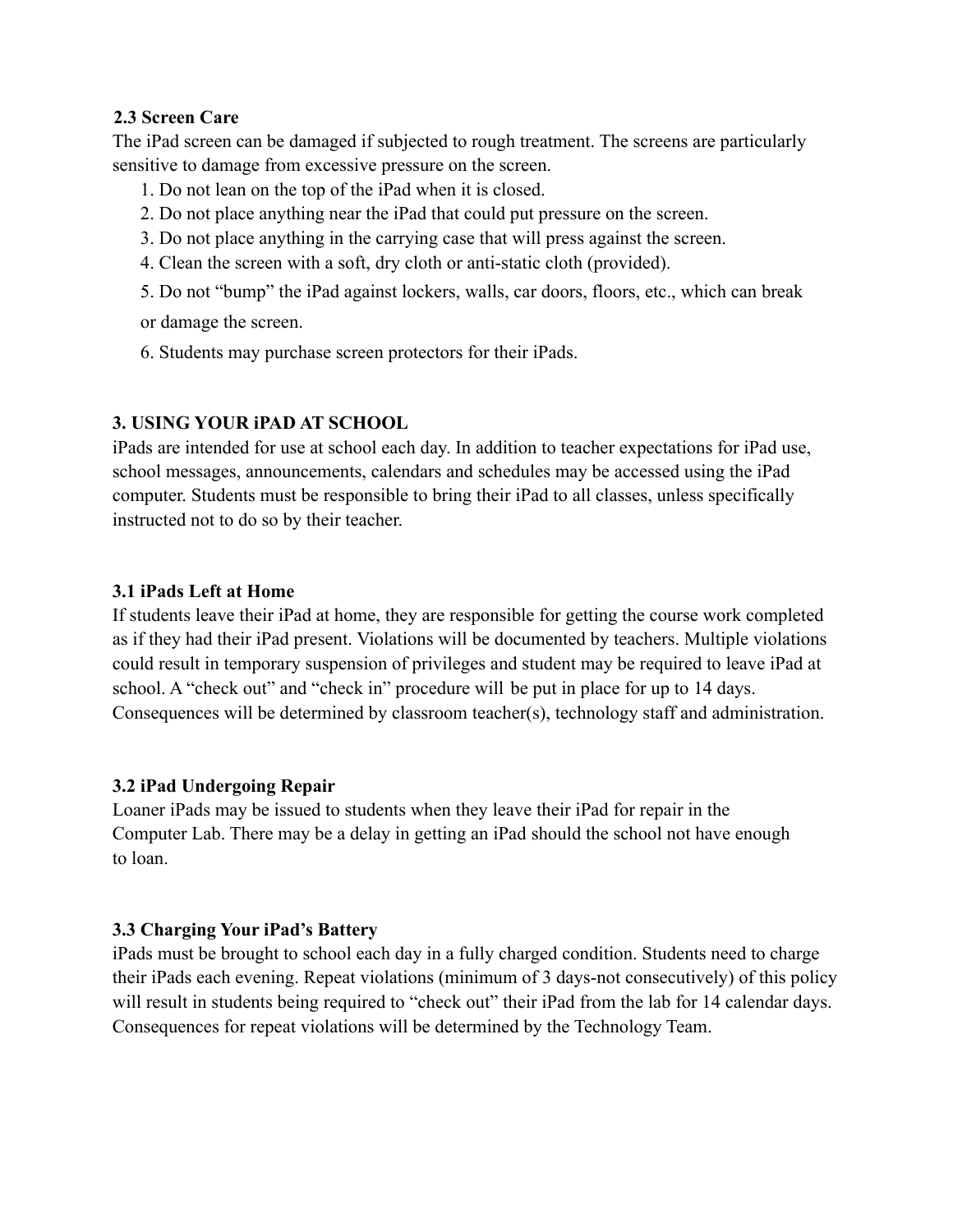#### **3.4 Screensavers/Background photos**

- 1. Inappropriate media may not be used as a screensaver or background photo.
- 2. Presence of guns, weapons, pornographic materials, inappropriate language, alcohol, drug, gang related images or pictures, or anti-Christian media will result in disciplinary actions.
- 3. Passwords are not to be used unless provided by the school.
- 4. No downloading and savings pictures without classroom teacher approval.

#### **3.5 Sound, Music, Games, or Programs**

- 1.Sound must be muted at all times unless permission is obtained from the teacher for instructional purposes.
- 2.Internet Games are not allowed on the iPads unless for instructional use as directed by the teacher.
- 3.All software/apps must be district provided. Data storage will be through apps on the iPad and through school provided email.
- 4.Earphones or ear buds are encouraged when teacher permits sound.
- 5.Using personal Apple IDs to legally download music is not permitted.

#### **3.6 Printing**

Printing will take place at the teacher's discretion only. Students can print directly to the lab printer.

#### **3.7 Home Internet Access**

Students are allowed to access home or public wireless networks on their iPad. This will assist them with iPad use while off campus. No apps or games may be downloaded from home to student iPads.

#### **3.8 Keyboards**

Students may purchase their own keyboard to use with the school issued iPad.

#### **3.9 Student Planners**

iPads will be used for student planner purposes in grades 4-8. Teachers will inform parents of the planner being used in each grade level.

#### **3.10 Electronic Readers**

iPads can be utilized as eReaders. Students are allowed to also use their personal Nooks, Kindles, and so forth for reading books. At no time during school hours is game play allowed on these devices.

#### **4. MANAGING YOUR FILES & SAVING YOUR WORK**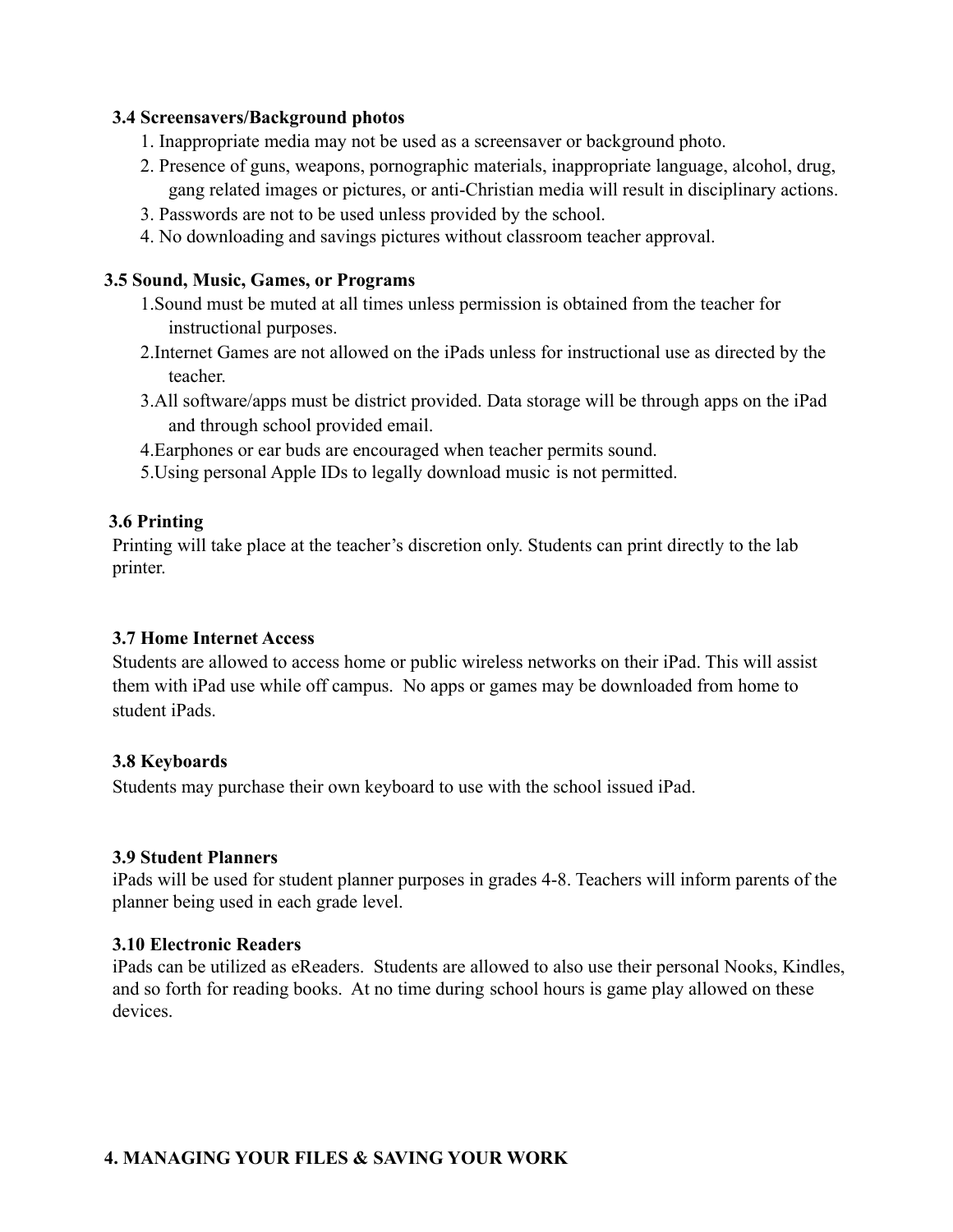#### **4.1 Saving to the iPad/Home Directory**

Students must be responsible for backing up his/her own files. Students may save work to the home directory on the iPad. All students have a Google Account managed by St Benedict School, it is recommended that students upload or e-mail documents to themselves for backup. Students may also use provided apps for cloud storage (ie DropBox). Storage space will be available on the iPad—BUT it will NOT be backed up in case of re- imaging. It is the student's responsibility to ensure that work is not lost due to mechanical failure or accidental deletion. iPad malfunctions are not an acceptable excuse for not submitting work. Students will receive instruction at school concerning backing up of files.

#### **4.2 Network Connectivity**

St. Benedict School makes no guarantee that their network will be up and running 100% of the time. In the rare case that the network is down, St. Benedict School will not be responsible for lost or missing data.

#### **5. SOFTWARE ON iPADS**

#### **5.1 Originally Installed Software**

The software/apps originally installed by St. Benedict School must remain on the iPad in usable condition and be easily accessible at all times. From time to time, the school may add software applications for use in a particular course. The licenses for this software require that the software be deleted from iPads at the completion of the course. Periodic checks of iPads will be made to ensure that students have not removed required apps.

#### **5.2 Additional Software**

Students are not allowed to load extra software/apps on their iPads. St. Benedict School will synchronize the iPads so that they contain the necessary apps for schoolwork based on student grade level and individual student needs.

#### *Synching iPads to personal accounts is not allowed.*

#### **5.3 Inspection**

Students may be selected at random to provide their iPad for inspection.

#### **5.4 Procedure for re-loading software**

If technical difficulties occur or illegal software or non-school installed apps are discovered, the iPad will be restored from backup. The school does not accept responsibility for the loss of any software or documents deleted due to a re-format and re-image. Students will be held accountable for any illegally downloaded images, movies, music, or the like. Illegal downloads may result in legal action.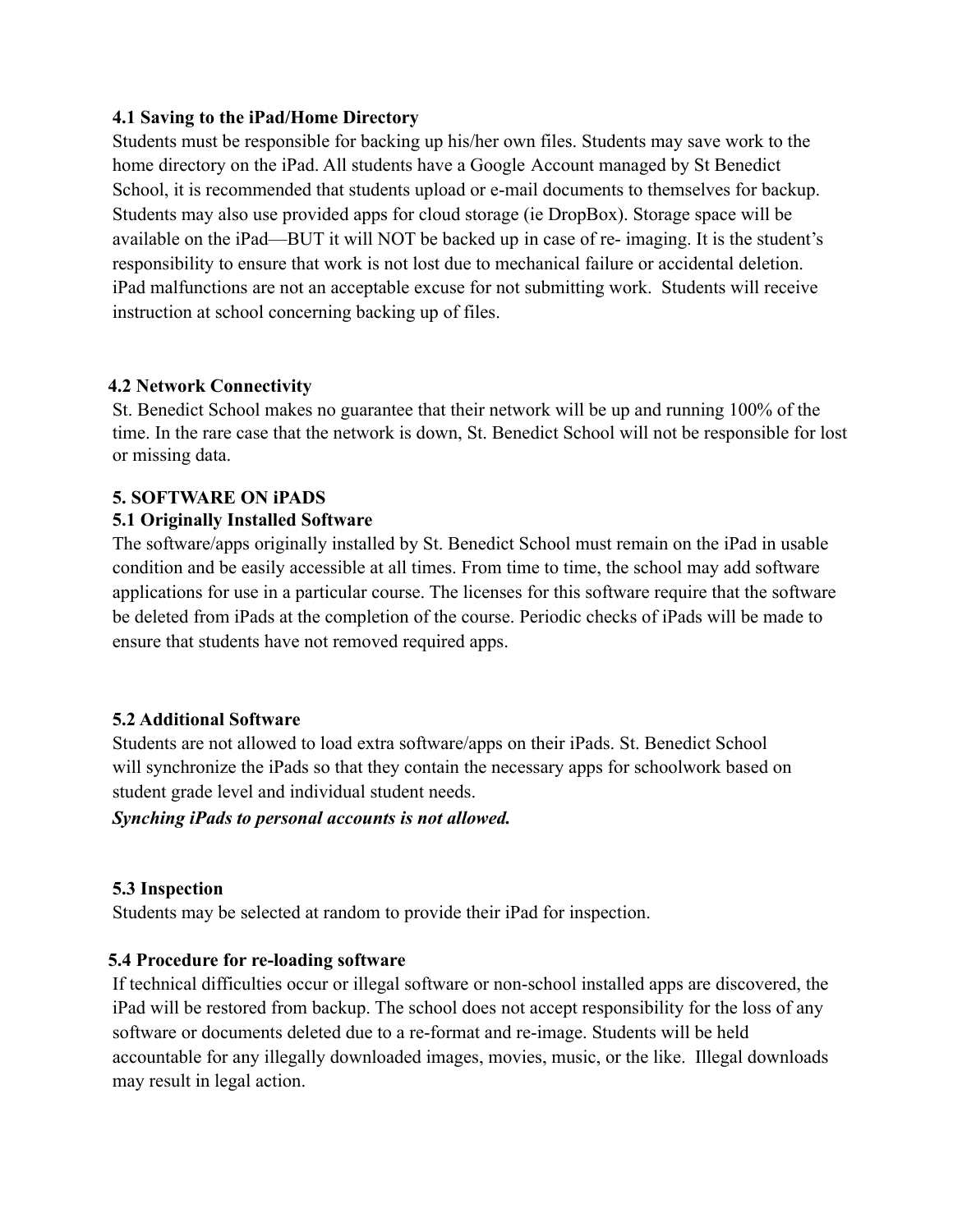#### **5.5 Software upgrades**

Upgrade versions of licensed software/apps are available from time to time. Students may be required to check in their iPads for periodic updates and synching. Students should not upgrade to new versions of licensed software without consent of technology coordinator.

#### **6. ACCEPTABLE USE**

*The use of St. Benedict School's technology resources is a privilege, not a right.* The privilege of using the technology resources provided by St. Benedict School is not transferable or extendible by students to people or groups outside the district and terminates when a student is no longer enrolled in St. Benedict School. This policy is provided to make all users aware of the responsibilities associated with efficient, ethical, and lawful use of technology resources. If a person violates any of the User Terms and Conditions named in this policy, privileges may be terminated, access to the school district technology resources may be denied, and the appropriate

disciplinary action shall be applied. St. Benedict School's Student Code of Conduct shall be applied to student infractions. **Violations may result in disciplinary action up to and including suspension/expulsion for students, as well as total loss of technology privileges. When applicable, law enforcement agencies may be involved.**

#### **6.1 Parent/Guardian Responsibilities**

1.Talk to your children about values and the standards that your children should follow on the use of the Internet just as you do on the use of all media information sources such as television, telephones, movies, and radio. Monitor the use of the iPad and Internet when students are at home.

#### **6.2 School Responsibilities are to:**

- 1.Provide Internet and Email access to its students.
- 2.Provide Internet Blocking of inappropriate materials as required by the Children's Internet Protection Act while on campus.
- 3.Provide network data storage areas. These will be treated similar to school lockers. St. Benedict School reserves the right to review, monitor, and restrict information stored on or transmitted via St. Benedict School owned equipment and to investigate inappropriate use of resources.
- 4.Provide staff guidance to aid students in doing research and help assure student compliance of the Acceptable Use Policy.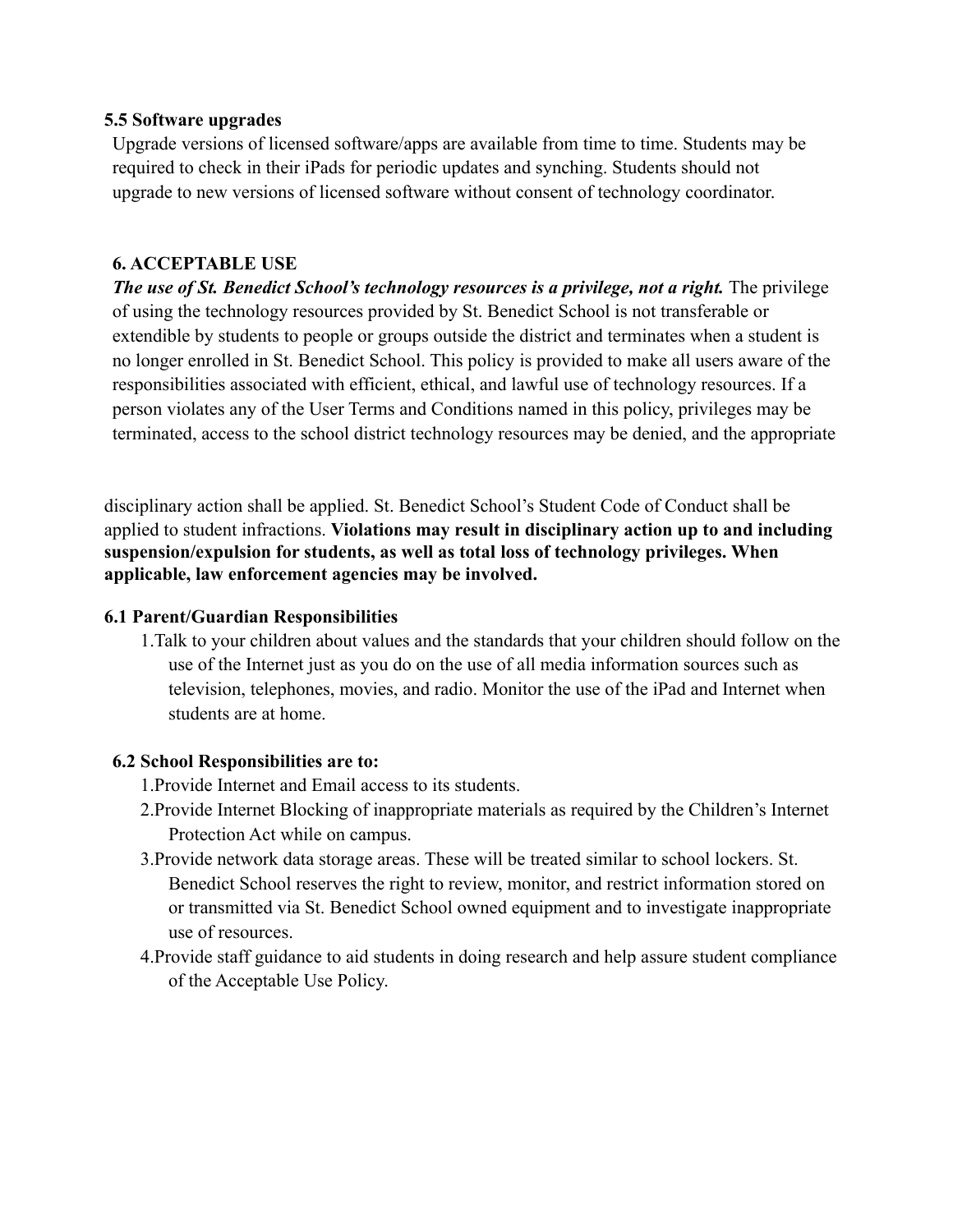#### **6.3 Students are Responsibilities for:**

- 1.Using computers/devices in a responsible and ethical manner.
- 2.Obeying general school rules concerning behavior and communication that apply to iPad/ computer use.
- 3.Using all technology resources in an appropriate manner so as to not damage school equipment. This "damage" includes, but is not limited to, the loss of data resulting from delays, non-deliveries, mis-deliveries or service interruptions caused by the student's own negligence, errors or omissions. Use of any information obtained via St. Benedict

School's designated Internet System is at your own risk. St. Benedict School specifically

denies any responsibility for the accuracy or quality of information obtained through its services.

- 4.Helping St. Benedict School protect our computer system/device by contacting an administrator about any security problems they may encounter.
- Monitoring all activity on their account(s).
- ●Students should always turn off and secure their iPad after they are done working to protect their work and information.
- ●Students must keep their iPad in a safe, secure environment when not in use.
- ●If a student should receive email containing inappropriate or abusive language or if the subject matter is questionable, he/she is asked to take a screen shot and report it to the computer lab.
- ●Returning their iPad to the St. Benedict School Computer Lab at the end of each school year. Students who graduate early, withdraw, are suspended or expelled, or terminate enrollment at St. Benedict School for any reason must return their individual school iPad computer on the date of termination.

## **6.4 Student Activities Strictly Prohibited:**

- ●Illegal installation or transmission of copyrighted materials
- ●Any action that violates existing Board policy or public law
- ●Sending, accessing, uploading, downloading, or distributing offensive, profane, threatening, pornographic, obscene, or sexually explicit materials
- ●Plagiarism, including accessing sites selling term papers, book reports and other forms of student work
- ●Messaging services, i.e., MSN Messenger, ICQ, etc
- ●Internet/Computer Games
- ●Use of outside data disks or external attachments without prior approval from the administration
- ●Changing of iPad settings (exceptions include personal settings such as font size, brightness, organization of APPS to folders and/or toolbar, etc)
- ●Downloading apps
- ●Spamming-Sending mass or inappropriate emails
- ●Cyberbullying
- ●Gaining access to other student's accounts, files, and/or data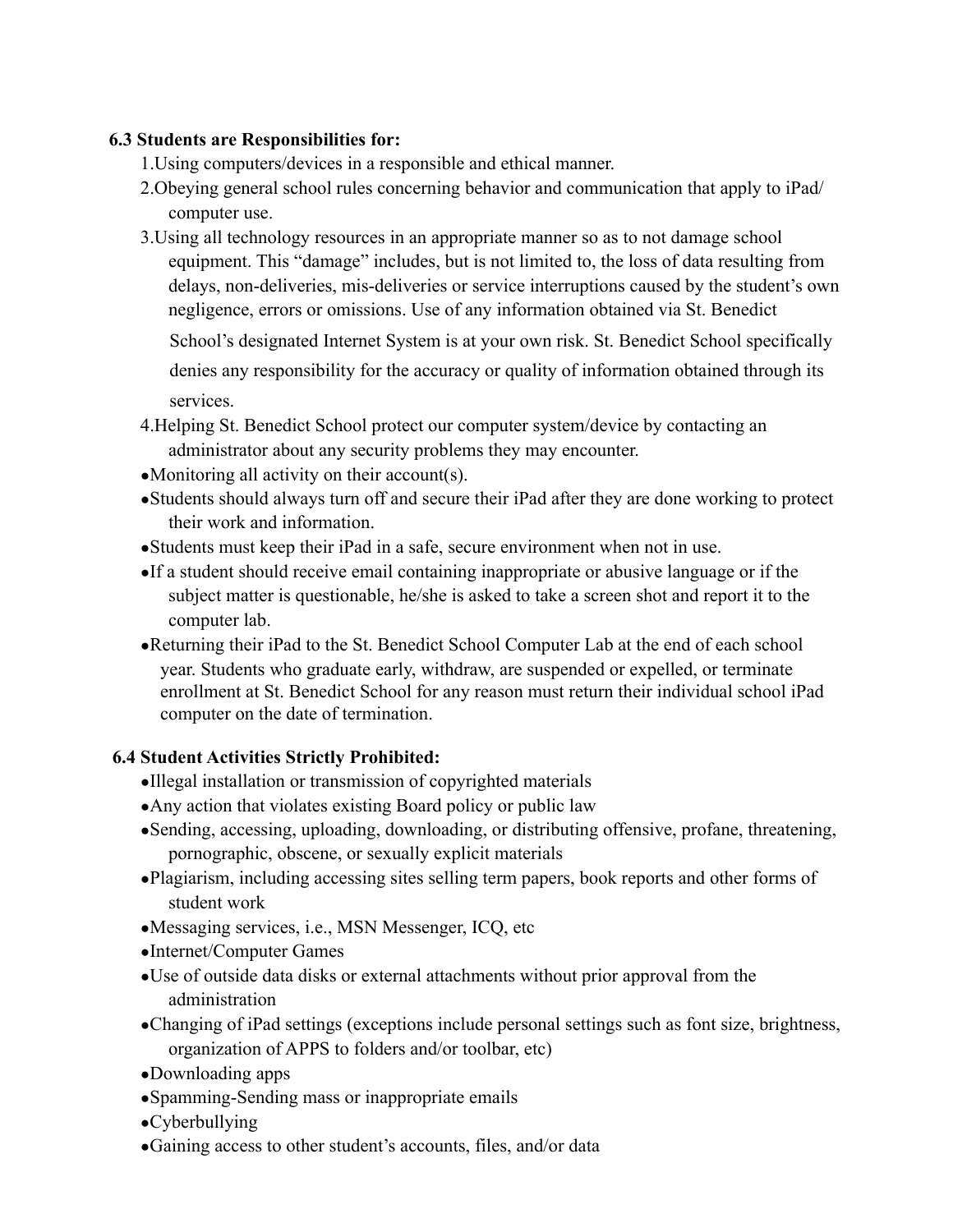●Use of the school's Internet/E-mail accounts for financial or commercial gain or for any illegal activity

- ●Use of anonymous and/or false communications such as MSN Messenger, Yahoo Messenger
- ●Use or possession of hacking software
- ●Students are not allowed to give out personal information, for any reason, over the Internet. This includes, but is not limited to, setting up Internet accounts including those necessary for chat rooms, social media sites, Ebay, email, etc.
- ●Participation in credit card fraud, electronic forgery or other forms of illegal behavior.
- ●Vandalism (any malicious attempt to harm or destroy hardware, software or data, including, but not limited to, the uploading or creation of computer viruses or computer programs that can infiltrate computer systems and/or damage software components) of school equipment will not be allowed
- ●Transmission or accessing materials that are obscene, offensive, threatening or otherwise intended to harass or demean recipients.
- ●Bypassing the St. Benedict School web filter through a web proxy

#### **6.5 iPad Care**

Students will be held responsible for maintaining their individual iPads and keeping them in good working order.

- ●iPad batteries must be charged and ready for school each day.
- ●Only labels or stickers approved by St. Benedict School may be applied to the computer.
- ●iPad cases furnished by the school district must be returned with only normal wear and no alterations to avoid paying a case replacement fee.
- ●iPads that malfunction or are damaged must be reported to the computer lab. The school district will be responsible for repairing iPads that malfunction. iPads that have been damaged from student misuse, neglect or are accidentally damaged will be repaired. The student will be responsible for costs of repair or replacement according to the school's iPad Protection Plan (8.0).
- ●iPads that are stolen must be reported immediately to the Office and the Police Department. iPads that have been lost or stolen will be replaced. The student will be responsible for costs of repair or replacement according to the school's iPad Protection Plan (8.0).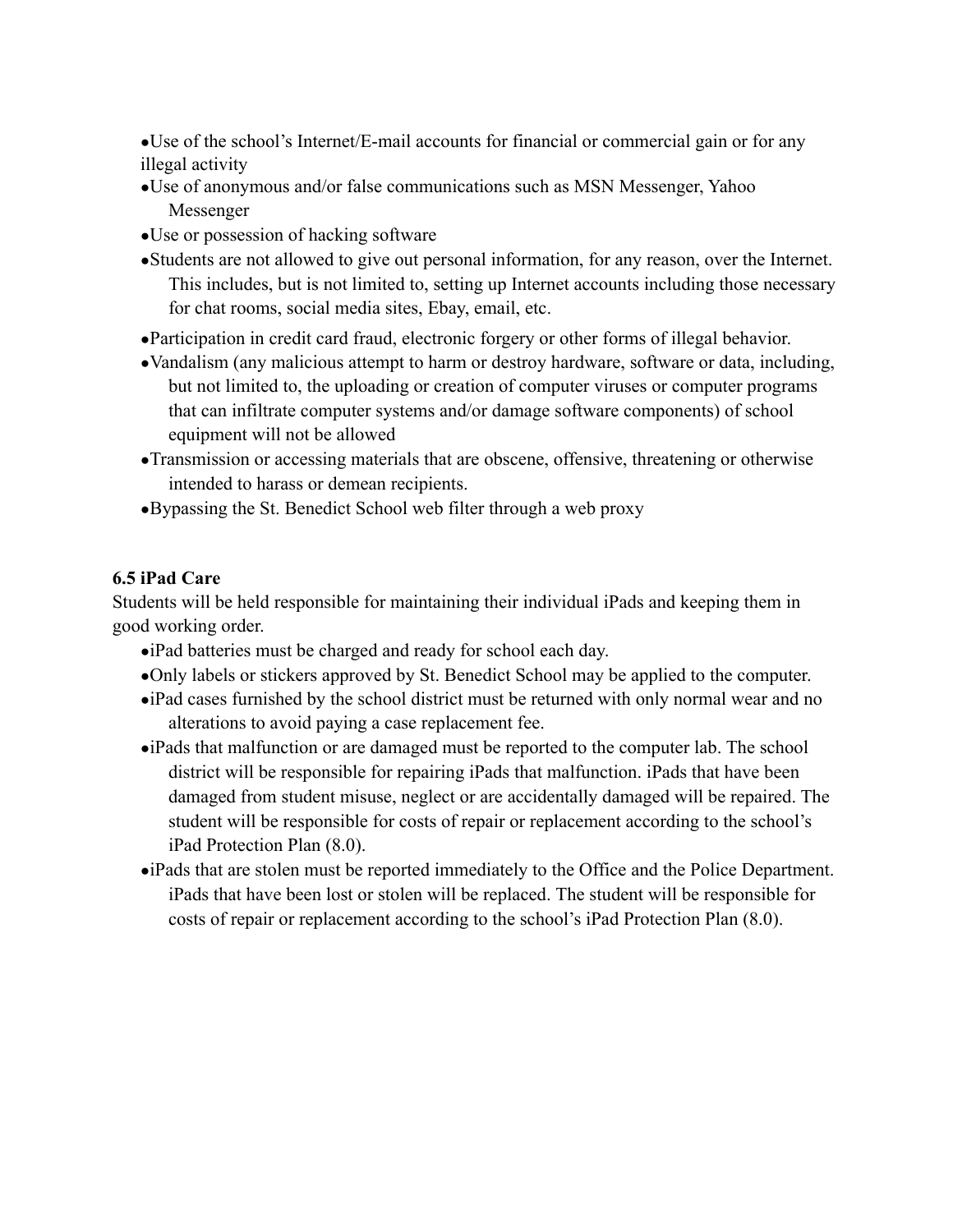#### **6.6 Legal Propriety**

- ●Comply with trademark and copyright laws and all license agreements. Ignorance of the law is not immunity. If you are unsure, ask a teacher or parent.
- ●Plagiarism is a violation of the St. Benedict School Code of Conduct. Give credit to all sources used, whether quoted or summarized. This includes all forms of media on the Internet, such as graphics, movies, music, and text.
- ●Use or possession of hacking software is strictly prohibited and violators will be subject to disciplinary actions according to St. Benedict School Student/Parent Handbook. Violation of applicable state or federal law will result in criminal prosecution or disciplinary action by the school.

## **6.7 Student Discipline**

If a student violates any part of the above policy, he/she will be put on the following disciplinary steps:

1st Offense – Student(s) will check-in/check-out their iPads from the help desk daily for fourteen calendar days.

2nd offense – Fourteen calendar days of iPad privilege suspension (student still responsible for all required work)

3rd offense – Disciplinary action will be determined by the school technology team.

## **6.8 Acceptable Use Policy**

## **St Benedict Catholic School Student Computer/Internet Usage Acceptable Use Policy**

All of the School's automated systems, including electronic mail, Internet access and electronic storage systems, are School property, and are not confidential. The School has the right to access, review, copy, modify, and delete any information transmitted through or stored in the system, including email messages, web postings, and other online communications. Files containing personal information of a student are treated no differently than School's other files, and the student has no expectation of privacy in such materials.

Internet access is available to students at St. Benedict Catholic School. The Internet is an electronic highway connecting millions of computers and individual subscribers all over the world. With access to computers and people all over the world also comes the availability of material that may not be considered to be of educational value in the context of the school setting. On a global network it is impossible to control all materials and a user may discover controversial information. The school believes that the valuable information and interaction available on the Internet far outweighs the possibility that users may procure material that is not consistent with the educational objectives of the School.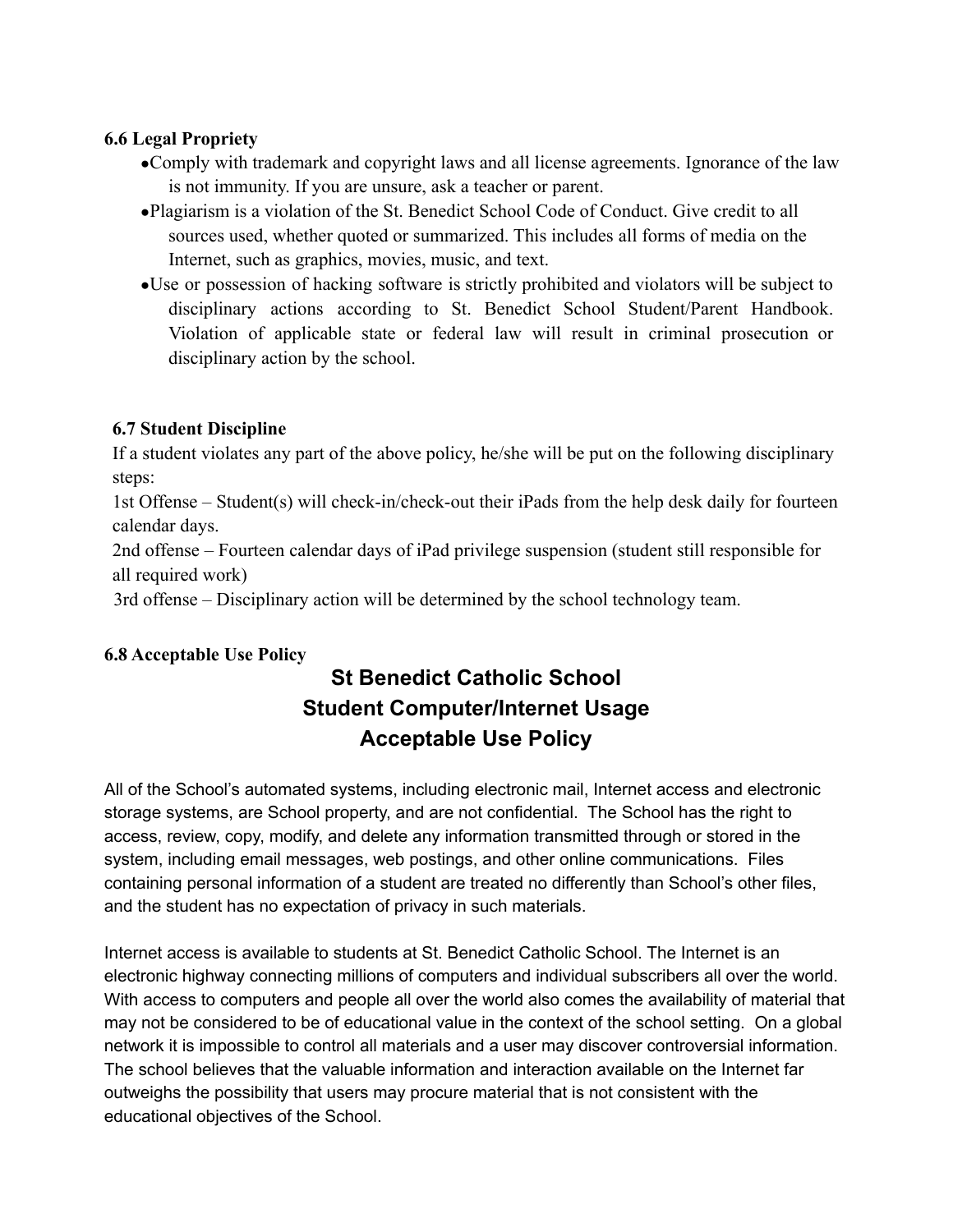Internet access is coordinated through a complex association of government agencies and regional and state networks. The smooth operation of the network relies upon the proper conduct of the end user who must adhere to strict guidelines. These guidelines are provided so that the students are aware of responsibilities they must undertake when accessing the School's network resources. In general, students are required to make efficient, ethical and legal utilization of the network resources. If a School user violates any of these provisions, his or her account may be terminated and further discipline may be imposed.

- 1) **Acceptable Use**. The purpose of St. Benedict Catholic School's Internet access is to support research and education consistent with School goals and objectives by providing access to unique resources and opportunity for collaborative work. The use of a student account must be in support of education and research and consistent with the educational objectives of the School. Use of other organizations' networks for computing resources must comply with the rules appropriate for that network; however students remain subject to the School's general rules governing legal and ethical behavior when using such resources on School property or at School activities. The creation, access, or transmission of any material in violation of any federal or state law, regulation or School policy is prohibited. This includes, but is not limited to: material protected by copyright, trademark or other trade secret laws, and items which are or may be reasonably considered to be defamatory, obscene, pornographic, lewd, profane, offensive, discriminatory, harassing, or otherwise disturbing or harmful to minors. Use of network resources for commercial activities, product advertisement, political lobbying and/or other activities in violation of federal or state ethics and campaign disclosure laws is also prohibited. Only properly licensed software authorized by the School may be loaded onto the School's system, and no programs or files shall be downloaded from the Internet without prior permission of the School.
- 2) **Privilege**. The use of the Internet and network resources is a privilege, not a right, and inappropriate use may result in the suspension or cancellation of those privileges or other disciplinary action. The principal will deem what is inappropriate use in accordance with these guidelines and will take appropriate action. The principal or a system administrator may suspend or close an account at any time. Notification of any suspension or cancellation of an account will be given in writing to the user within two weeks of the action. Students whose accounts are denied, suspended, or revoked may appeal such action.
- 3) **Network Etiquette (Netiquette)**. Users are expected to abide by the generally accepted rules of network etiquette. These include, but are not limited to, the following:
	- a) **Be polite**. Do not use abusive or offensive language in messages sent to others.
	- b) **Use Appropriate Language**. Do not swear, use vulgarities, profanity, lewd remarks, or any other inappropriate language. Illegal activities are strictly forbidden.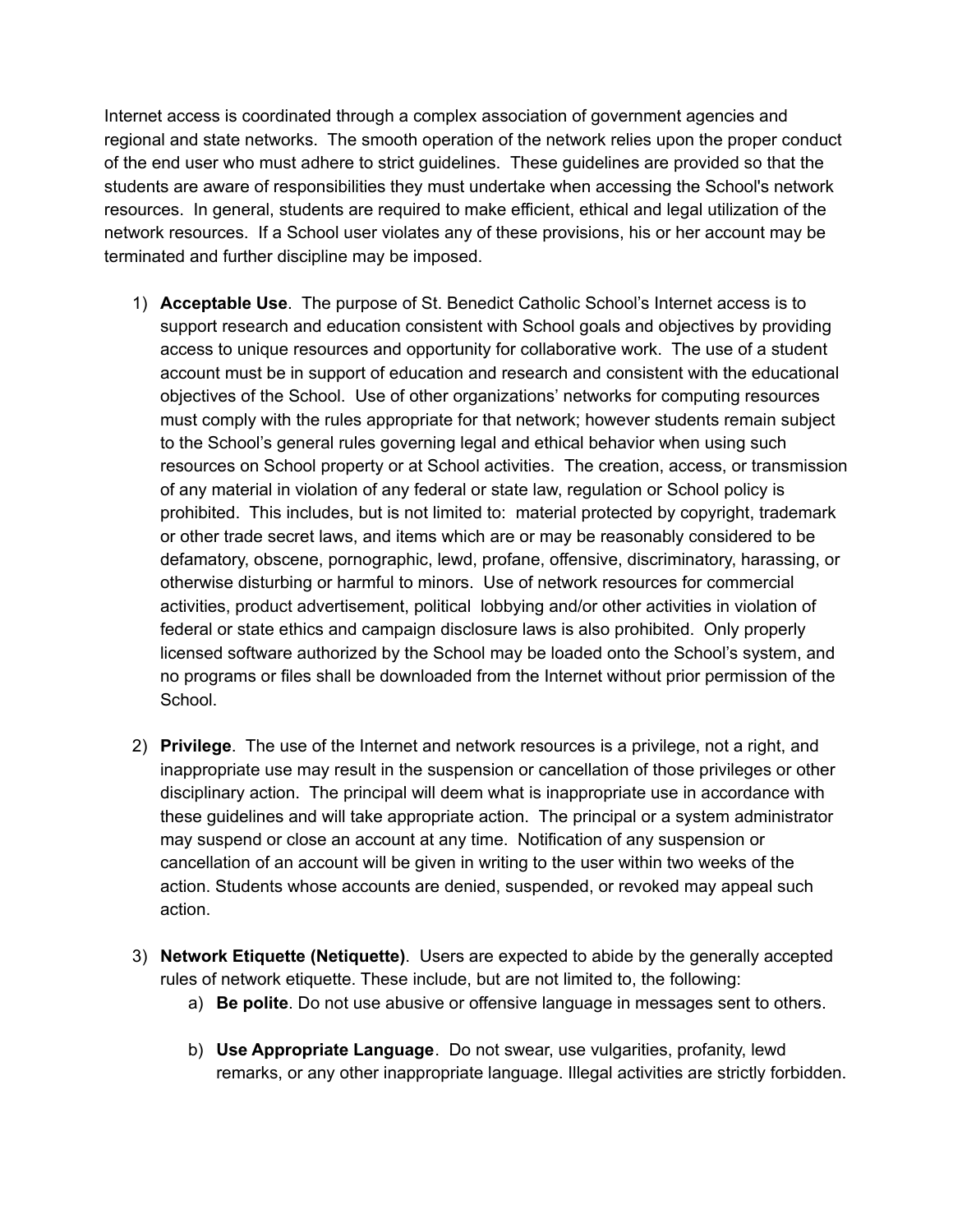- c) **Do not release personal information**. Do not reveal personal addresses or phone numbers or other personal information, or that of other students or colleagues.
- d) **Note that email, web postings (including blogs, Facebook/Myspace pages, etc.), and other online communications are not private**. People who operate the system and other school personnel do have access to all information transmitted through or stored in the School system. Messages relating to or in support of illegal activities or activities in violation of School policies may be reported to the proper authorities or used against students in school disciplinary proceedings.
- e) **Respect other users**. Do not use the School's network in such a way that would disrupt the use of the network by other users, or would waste system resources. Do not send unsolicited e-mail messages (including spam) and do not use the School's network as a way to harass, bully or intimidate others. Such behavior will not be tolerated and will be subject to disciplinary action.
- f) **Compliance with Laws**. Under no circumstances may any user engage in any activity that is illegal under local, state, federal, or international laws, or that is prohibited by School policies or rules.
- 4) **Reliability**. Catholic school makes no warranties of any kind, whether expressed or implied, for the service it is providing. The School will not be responsible for any damages that students or other persons may suffer. Damages due to loss of data resulting from delays, non deliveries, miss-deliveries, or service interruptions, whether caused by the School's own negligence or students' errors or omissions. The School specifically denies any responsibility for the accuracy or quality of information obtained through its services.
- 5) **Security**. Security on any computer system is a high priority, especially when the system involves many users. If students identify a security problem with the School's Internet or network resources, student must notify a teacher, principal or system administrator. Students should not demonstrate the problem to to other users. In addition, students should take all necessary steps to prevent unauthorized access to their accounts, and may not use another individual's account. An attempt to log on to the Internet as a system administrator is prohibited. Any user identified as a security risk or having a history of problems with other computer systems may be denied access to the School's Internet and network resources.
- 6) **Vandalism**. Vandalism by a student will result in cancellation of a student's network privileges and may be grounds for other disciplinary action. Vandalism is defined as any malicious act or attempt to harm, modify, or destroy the computer property or data of the School or another user, the Internet or network resources of the School, or any other technologies used in the School.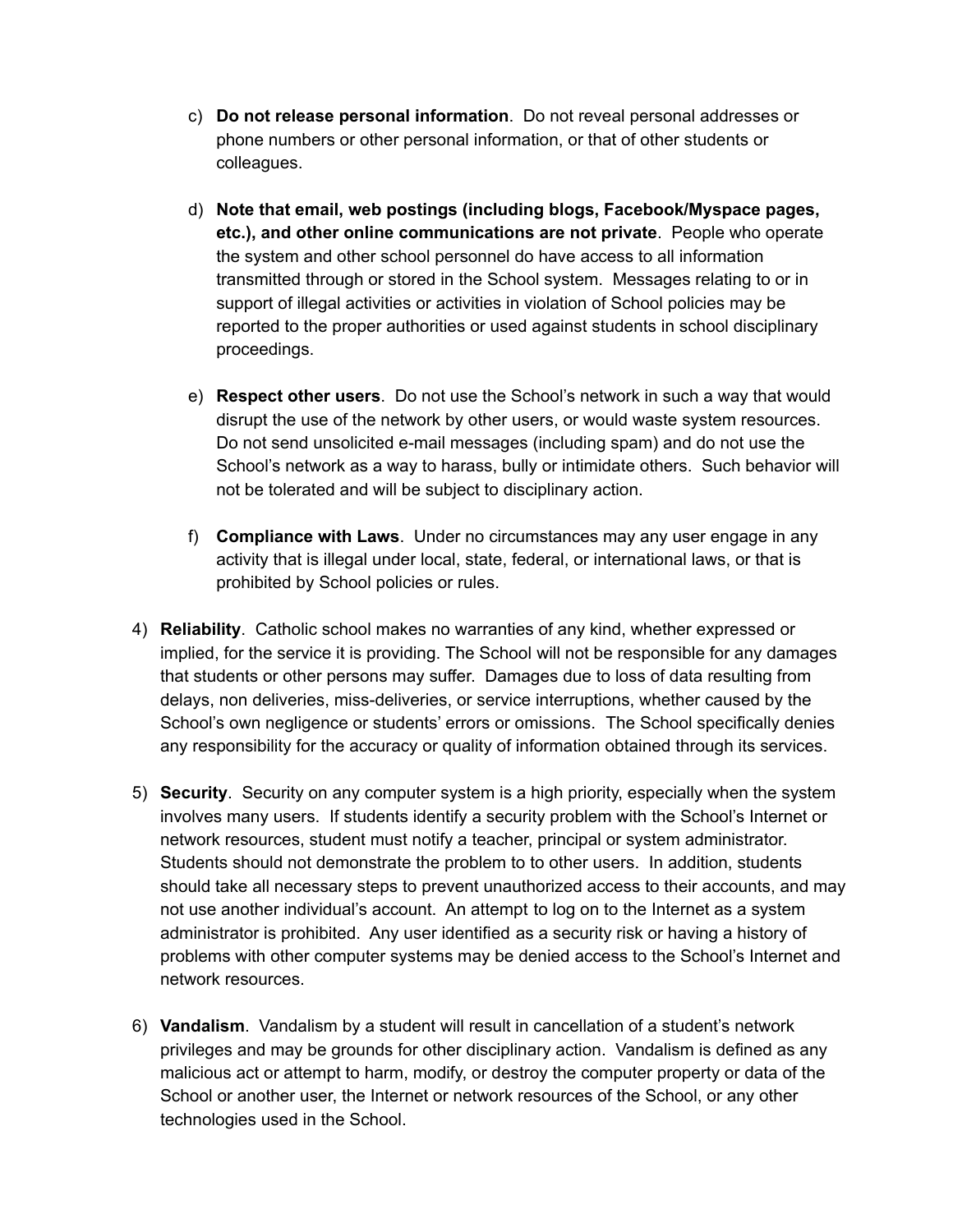- 7) **Restricted Material**. Users shall not create, access, download, or disseminate any text file, picture, or other material that includes material which is defamatory, harassing, discriminatory, obscene, pornographic, libelous, indecent, vulgar, profane, lewd, disturbing and harmful to minors, or which advertises any product or service not permitted to minors by law, or which is otherwise prohibited by this policy. If a user encounters such restricted material, user should immediately terminate contact with the material and notify School personnel.
- 8) **Unauthorized Costs**. Users shall not access any service or site via the Internet which has a cost involved without prior consent of the School. Users accessing such a service without prior consent will have access suspended and will be responsible for all costs.
- 9) **Account Information**. The School will require all users to notify the system administrator of all change in account information. Currently, there are no user fees for use of the Internet.
- 10) **Monitoring**. The School may monitor the use of School equipment, systems, and network resources at any time, with or without notice to users.
- 11) **Harassment and Bullying**. In accordance with Iowa law, the School policy against harassment and bullying applies to electronic communications such as e-mail messages, Internet-based communications, cell phones, and electronic text messaging while on School property, at School activities or School sponsored events. Students shall not engage in harassing or bullying behavior via any electronic means, including those means that may not necessarily be a part of the School communications network system.
- 12) **Internet Safety**. To the extent required by federal law, the School shall monitor the online activities of minor students and use technology protection measures to protect against their access of inappropriate material online. The School shall also educate students about appropriate online behavior, including interacting with other individuals on social networking websites and in chat rooms and cyberbullying awareness and response. The School education does not and should not take the place of parents educating their children at home about the importance of Internet and other online safety measures.
- 13) **Student Use of Personal Communication Devices**. The School prohibits student use of personal communication devices such as cellular phones, smart devices, palm pilots, and PDAs for purposes not directly related to established educational programming. The prohibition applies during the school day and while participating in school activities, whether those activities are in the school or elsewhere. If a student has a question regarding the use of a communication device, including but not limited to whether the use of that device is prohibited by this policy, the student should contact the Principal before using the device. The prohibition of these devices is required to prevent unnecessary disruption of the educational process.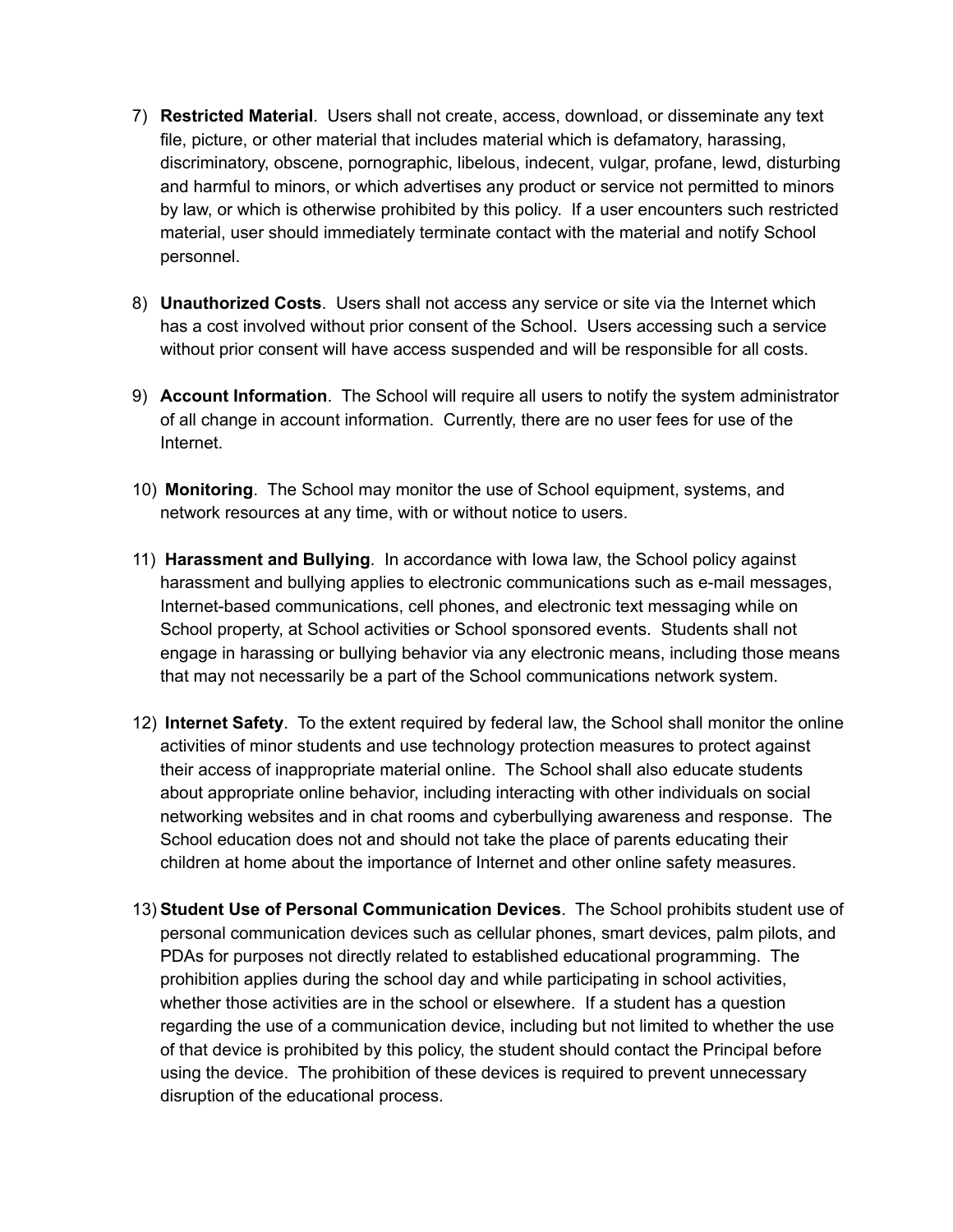14) **Authorization**. Parent/Guardians shall be asked, as part of registration, to sign off as having read St Benedict School's DLE Handbook with their child.

## **7. PROTECTING & STORING YOUR iPAD**

## **7.1 iPad Identification**

Student iPads will be labeled in the manner specified by the school. iPads can be identified in the following ways:

- Record of serial number
- ●St. Benedict School Label
- ●Wi-Fi/Bluetooth ID Inventory

## **7.2 Storing Your iPad**

When students are not using their iPads, they should be stored safely and securely. Nothing should be placed on top of the iPad when stored in the locker. Students are encouraged to take their iPads home every day after school, regardless of whether or not they are needed. iPads should not be stored in a student's vehicle at school or at home. If a student needs a secure place to store their iPad, they may check it in for storage with the help desk.

#### **7.3 iPads Left in Unsupervised Areas**

Under no circumstances should iPads be left in unsupervised areas. Unsupervised areas include the school grounds and campus, the lunchroom, locker rooms, library, unlocked classrooms, dressing rooms and hallways. Any iPad left in these areas is in danger of being stolen. If an iPad is found in an unsupervised area, it will be taken to the office or the computer lab. A student will be required to check in and out the iPad for 7 calendar days if his/her iPad has been turned into the office or the computer lab due to not being supervised.

## **8. REPAIRING OR REPLACING YOUR iPAD COMPUTER ST. BENEDICT COMMUNITY SCHOOL**

St. Benedict School recognizes that with the implementation of the iPad initiative there is a need to protect the investment by both the school and the Student/Parent.

Any iPad that malfunctions due to any internal issue not caused by the student's usage, such as internal iPad issues or problems such as a malfunctioning units, batteries, USB cable, and adapters, will be covered by the school. These units will be replaced at no cost to the student.